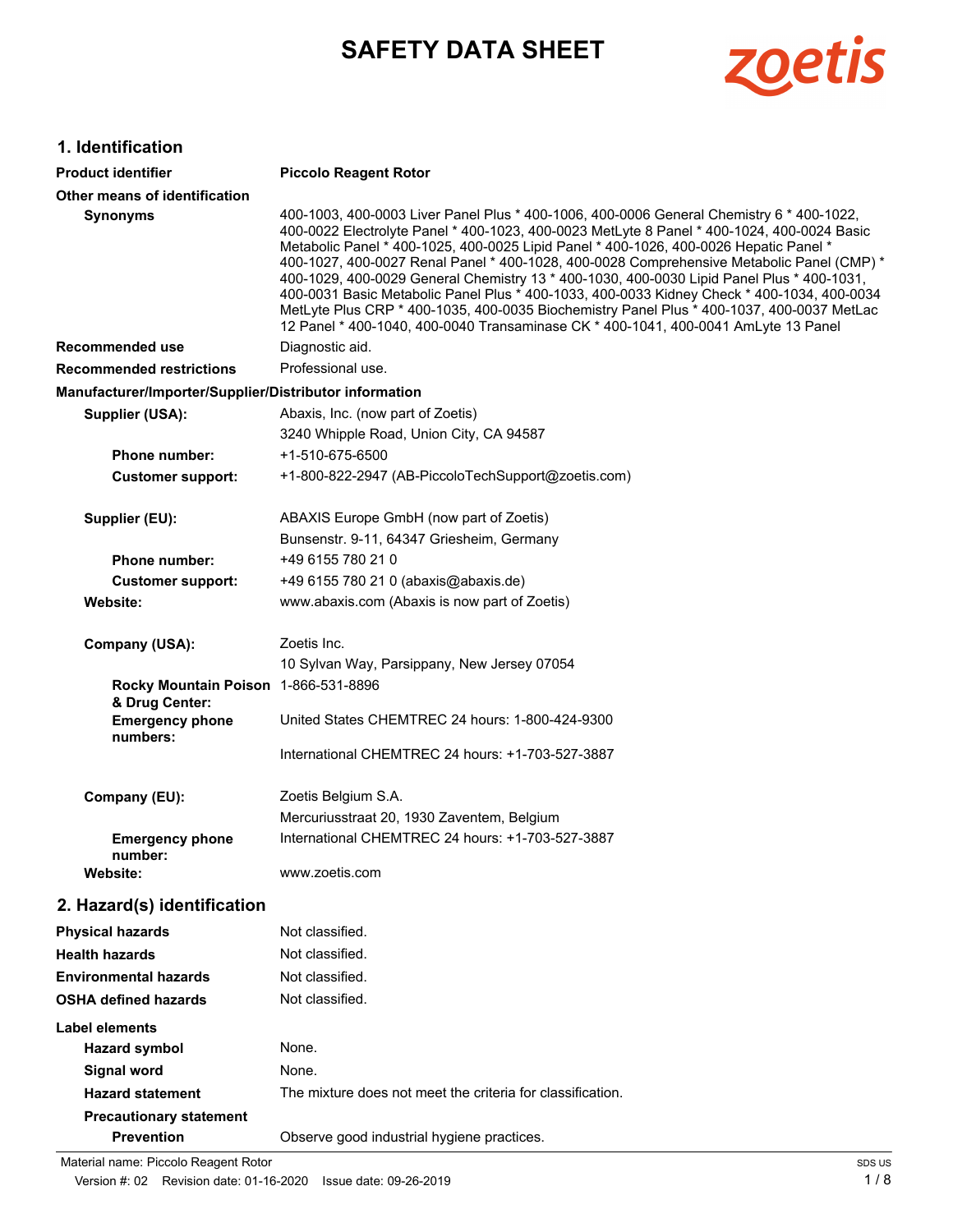| <b>Response</b>                              | Wash hands after handling.                                                                                                                                              |  |  |
|----------------------------------------------|-------------------------------------------------------------------------------------------------------------------------------------------------------------------------|--|--|
| <b>Storage</b>                               | Store away from incompatible materials.                                                                                                                                 |  |  |
| <b>Disposal</b>                              | Dispose of waste and residues in accordance with local authority requirements.                                                                                          |  |  |
| Hazard(s) not otherwise<br>classified (HNOC) | None known.                                                                                                                                                             |  |  |
| Supplemental information                     | Plastic article. To avoid risks to human health and the environment, comply with the instructions<br>for use. With sample collection: Handle as potentially infectious. |  |  |

## **3. Composition/information on ingredients**

**Mixtures**

| <b>Mixtures</b>                                                              |                                                                                                                                                                                                                                                                                           |                                                                                                |            |  |
|------------------------------------------------------------------------------|-------------------------------------------------------------------------------------------------------------------------------------------------------------------------------------------------------------------------------------------------------------------------------------------|------------------------------------------------------------------------------------------------|------------|--|
| <b>Chemical name</b>                                                         | Common name and synonyms                                                                                                                                                                                                                                                                  | <b>CAS number</b>                                                                              | %          |  |
| Freeze-dried reagent beads                                                   |                                                                                                                                                                                                                                                                                           | Mixture                                                                                        |            |  |
| Copper Sulfate, Pentahydrate                                                 |                                                                                                                                                                                                                                                                                           | 7758-99-8                                                                                      | $0 - 1\%$  |  |
| <b>Diluent</b>                                                               |                                                                                                                                                                                                                                                                                           | <b>Mixture</b>                                                                                 | $< 0.5$ ml |  |
| SODIUM AZIDE                                                                 |                                                                                                                                                                                                                                                                                           | 26628-22-8                                                                                     | $0 - 1\%$  |  |
| <b>Composition comments</b>                                                  | withheld as a trade secret.                                                                                                                                                                                                                                                               | In accordance with 29 CFR 1910.1200, the exact percentage composition of this mixture has been |            |  |
| 4. First-aid measures                                                        |                                                                                                                                                                                                                                                                                           |                                                                                                |            |  |
| Inhalation                                                                   | No specific treatment is necessary since this material is not likely to be hazardous by inhalation. IF<br>exposed or concerned: Get medical advice/attention.                                                                                                                             |                                                                                                |            |  |
| <b>Skin contact</b>                                                          | No adverse effects due to skin contact are expected. IF ON SKIN: Gently wash with plenty of soap<br>and water. If skin irritation or rash occurs: Get medical advice/attention. Get medical<br>advice/attention if you feel unwell.                                                       |                                                                                                |            |  |
| Eye contact                                                                  | No specific first aid measures noted. In the case of contact with eyes, rinse immediately with plenty<br>of water and seek medical advice. Continue to rinse for at least 15 minutes. Remove contact<br>lenses, if present and easy to do.                                                |                                                                                                |            |  |
| Ingestion                                                                    | Not likely, due to the form of the product. If swallowed, do NOT induce vomiting. Rinse mouth. Call<br>a physician or poison control center immediately. Only induce vomiting at the instruction of medical<br>personnel. Never give anything by mouth to an unconscious person.          |                                                                                                |            |  |
| <b>Most important</b><br>symptoms/effects, acute and<br>delayed              | Not likely, due to the form of the product.                                                                                                                                                                                                                                               |                                                                                                |            |  |
| Indication of immediate<br>medical attention and special<br>treatment needed | Treat symptomatically.                                                                                                                                                                                                                                                                    |                                                                                                |            |  |
| <b>General information</b>                                                   | IF exposed or concerned: Get medical advice/attention. For personal protection, see section 8 of<br>the SDS. Ensure that medical personnel are aware of the material(s) involved, and take<br>precautions to protect themselves. Show this safety data sheet to the doctor in attendance. |                                                                                                |            |  |
| 5. Fire-fighting measures                                                    |                                                                                                                                                                                                                                                                                           |                                                                                                |            |  |
| Suitable extinguishing media                                                 | Water fog. Foam. Dry chemical powder. Carbon dioxide (CO2).                                                                                                                                                                                                                               |                                                                                                |            |  |
| Unsuitable extinguishing                                                     | Do not use water jet as an extinguisher, as this will spread the fire.                                                                                                                                                                                                                    |                                                                                                |            |  |

| Unsuitable extinguishing<br>media                                | Do not use water jet as an extinguisher, as this will spread the fire.                                         |
|------------------------------------------------------------------|----------------------------------------------------------------------------------------------------------------|
| Specific hazards arising from<br>the chemical                    | Material will burn in a fire. Fire may produce irritating, corrosive and/or toxic gases. Vapors may<br>ignite. |
| Special protective equipment<br>and precautions for firefighters | Self-contained breathing apparatus and full protective clothing must be worn in case of fire.                  |
| Fire fighting<br>equipment/instructions                          | Use water spray to cool unopened containers.                                                                   |
| <b>Specific methods</b>                                          | Use standard firefighting procedures and consider the hazards of other involved materials.                     |
| <b>General fire hazards</b>                                      | No unusual fire or explosion hazards noted. Material will burn in a fire.                                      |

#### **6. Accidental release measures**

**Personal precautions, protective equipment and emergency procedures**

Keep unnecessary personnel away. Do not touch damaged containers or spilled material unless wearing appropriate protective clothing. For personal protection, see section 8 of the SDS.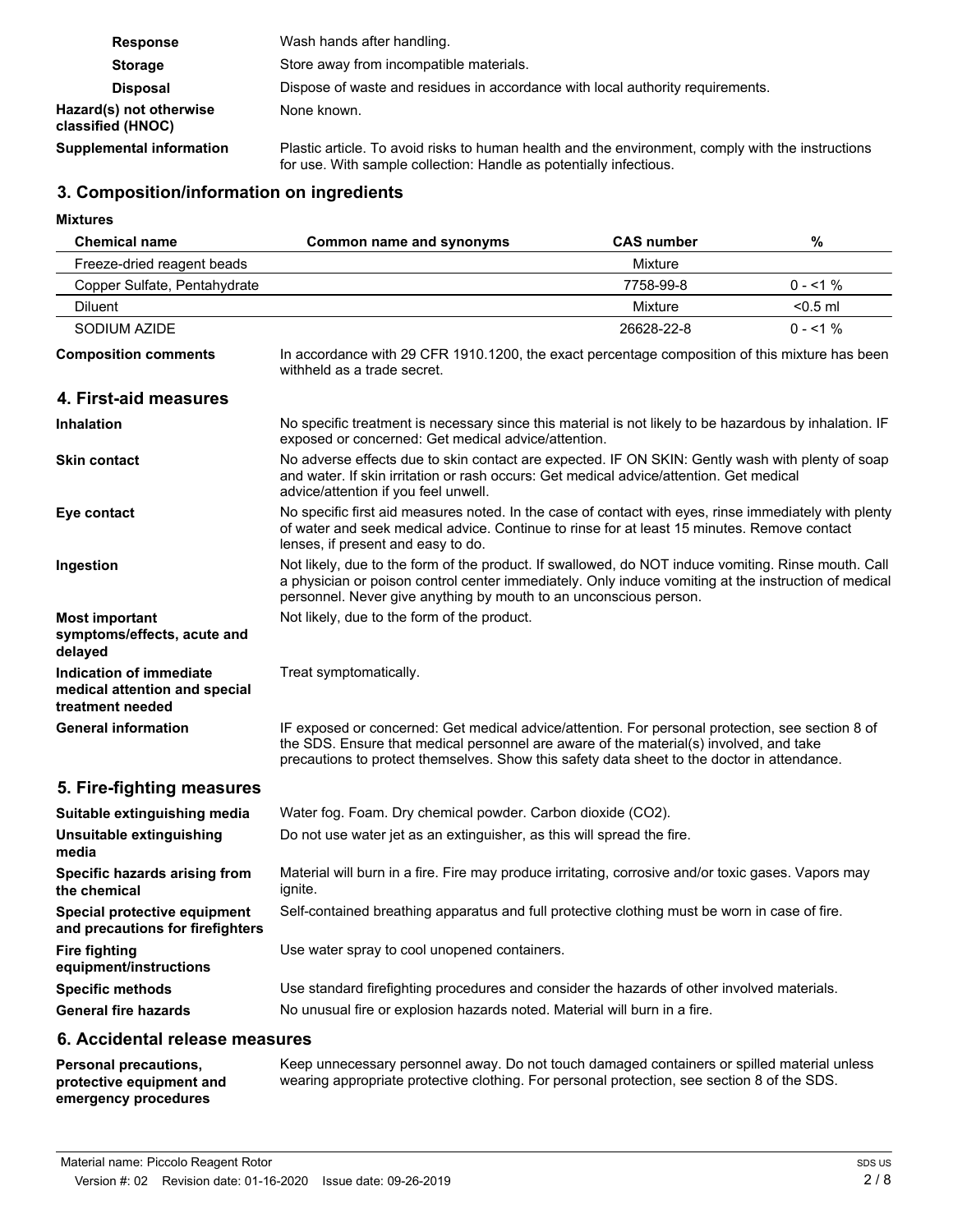| <b>Methods and materials for</b><br>containment and cleaning up | Contain the source of spill if it is safe to do so. Collect spill with absorbent material. Clean spill<br>area thoroughly. Wear appropriate protective equipment and clothing during clean-up. The<br>standard biosafety practices for handling infectious materials should be followed.                                           |  |
|-----------------------------------------------------------------|------------------------------------------------------------------------------------------------------------------------------------------------------------------------------------------------------------------------------------------------------------------------------------------------------------------------------------|--|
| <b>Environmental precautions</b>                                | Avoid discharge into drains, water courses or onto the ground.                                                                                                                                                                                                                                                                     |  |
| 7. Handling and storage                                         |                                                                                                                                                                                                                                                                                                                                    |  |
| <b>Precautions for safe handling</b>                            | Wear appropriate personal protective equipment. Observe good industrial hygiene practices.<br>Wash hands thoroughly after handling. When using, do not eat, drink or smoke. Avoid release to<br>the environment. With sample collection: The standard biosafety practices for handling infectious<br>materials should be followed. |  |
| Conditions for safe storage,<br>including any incompatibilities | Keep tightly closed in a dry, cool and well-ventilated place. $@$ 2 - 8°C (36 - 46°F). Protect from<br>sunlight. Keep away from heat, sparks and open flame. Store away from incompatible materials<br>(see Section 10 of the SDS).                                                                                                |  |

## **8. Exposure controls/personal protection**

#### **Occupational exposure limits**

The following constituents are the only constituents of the product which have a PEL, TLV or other recommended exposure limit. At this time, the other constituents have no known exposure limits.

| <b>US. ACGIH Threshold Limit Values</b><br><b>Components</b>                                                                      | Type                                                                                                                                                     |                                   | Value           | Form           |
|-----------------------------------------------------------------------------------------------------------------------------------|----------------------------------------------------------------------------------------------------------------------------------------------------------|-----------------------------------|-----------------|----------------|
| Copper Sulfate,<br>Pentahydrate (CAS<br>7758-99-8)                                                                                | TWA                                                                                                                                                      |                                   | 1 $mg/m3$       | Dust and mist. |
|                                                                                                                                   |                                                                                                                                                          |                                   | $0.2$ mg/m $3$  | Fume.          |
| SODIUM AZIDE (CAS<br>26628-22-8)                                                                                                  | Ceiling                                                                                                                                                  |                                   | $0.29$ mg/m $3$ |                |
|                                                                                                                                   |                                                                                                                                                          |                                   | $0.11$ ppm      |                |
| US. NIOSH: Pocket Guide to Chemical Hazards                                                                                       |                                                                                                                                                          |                                   |                 |                |
| <b>Components</b>                                                                                                                 | <b>Type</b>                                                                                                                                              |                                   | Value           | Form           |
| Copper Sulfate,<br>Pentahydrate (CAS<br>7758-99-8)                                                                                | TWA                                                                                                                                                      |                                   | 1 $mg/m3$       | Dust and mist. |
|                                                                                                                                   |                                                                                                                                                          |                                   | $0.1$ mg/m $3$  | Fume.          |
| SODIUM AZIDE (CAS<br>26628-22-8)                                                                                                  | Ceiling                                                                                                                                                  |                                   | $0.3$ mg/m $3$  |                |
|                                                                                                                                   |                                                                                                                                                          |                                   | $0.1$ ppm       |                |
| <b>Biological limit values</b>                                                                                                    | No biological exposure limits noted for the ingredient(s).                                                                                               |                                   |                 |                |
| <b>Exposure guidelines</b>                                                                                                        |                                                                                                                                                          |                                   |                 |                |
| US - California OELs: Skin designation                                                                                            |                                                                                                                                                          |                                   |                 |                |
| SODIUM AZIDE (CAS 26628-22-8)                                                                                                     |                                                                                                                                                          | Can be absorbed through the skin. |                 |                |
| US - Tennessee OELs: Skin designation                                                                                             |                                                                                                                                                          |                                   |                 |                |
| SODIUM AZIDE (CAS 26628-22-8)<br>Can be absorbed through the skin.<br>US NIOSH Pocket Guide to Chemical Hazards: Skin designation |                                                                                                                                                          |                                   |                 |                |
|                                                                                                                                   |                                                                                                                                                          |                                   |                 |                |
| SODIUM AZIDE (CAS 26628-22-8)                                                                                                     |                                                                                                                                                          | Can be absorbed through the skin. |                 |                |
| <b>Control banding approach</b>                                                                                                   | Not available.                                                                                                                                           |                                   |                 |                |
| Appropriate engineering<br>controls                                                                                               | General ventilation normally adequate.                                                                                                                   |                                   |                 |                |
| Individual protection measures, such as personal protective equipment<br><b>Eye/face protection</b>                               | Wear safety glasses with side shields.                                                                                                                   |                                   |                 |                |
| <b>Skin protection</b><br><b>Hand protection</b>                                                                                  | Wear appropriate chemical resistant gloves.                                                                                                              |                                   |                 |                |
| <b>Other</b>                                                                                                                      | Wear suitable protective clothing. Use protective clothing (uniforms, lab coats, disposable<br>coveralls, etc.) in both production and laboratory areas. |                                   |                 |                |
| <b>Respiratory protection</b>                                                                                                     | No personal respiratory protective equipment normally required.                                                                                          |                                   |                 |                |
| <b>Thermal hazards</b>                                                                                                            | Not applicable.                                                                                                                                          |                                   |                 |                |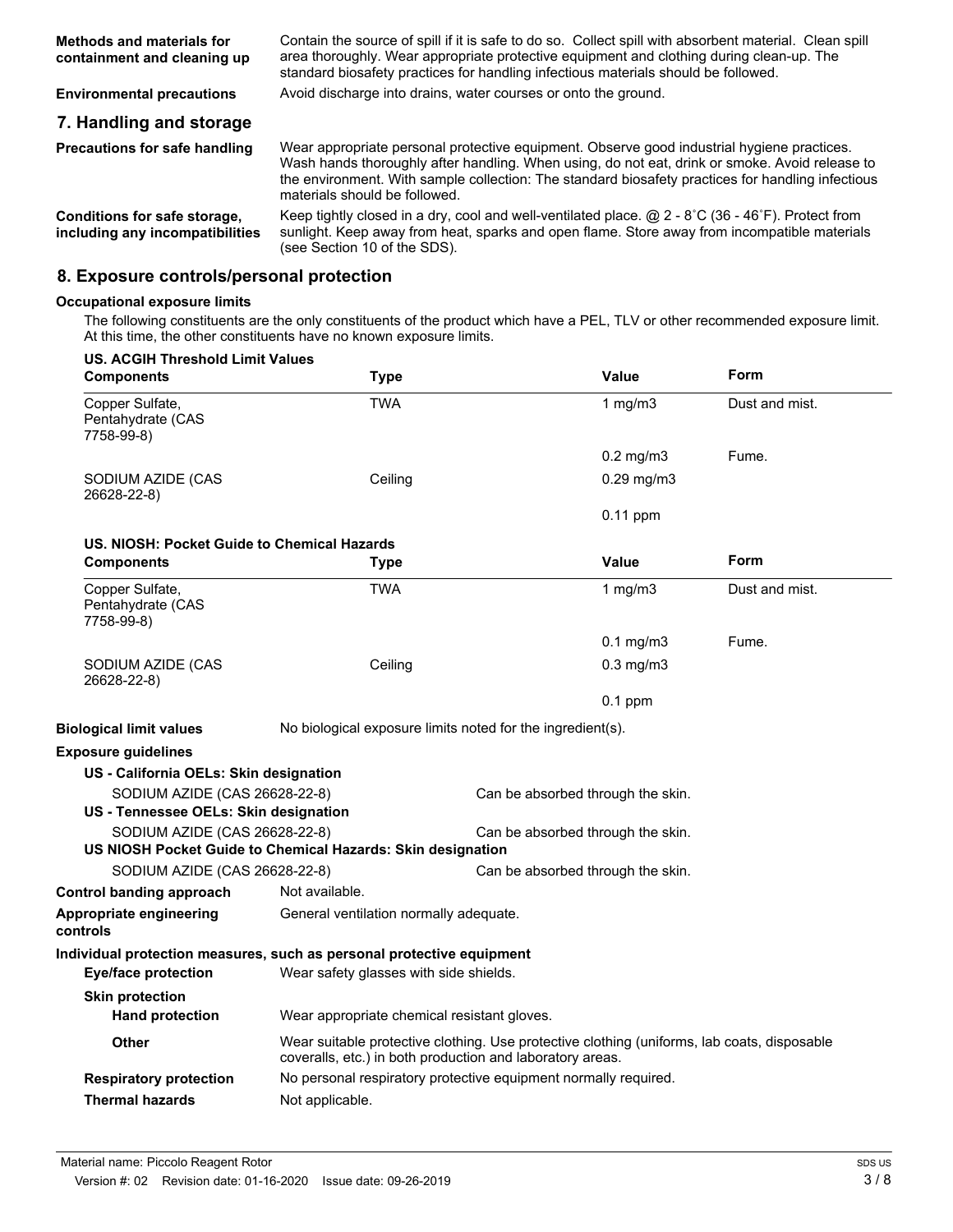Always observe good personal hygiene measures, such as washing after handling the material and before eating, drinking, and/or smoking. Routinely wash work clothing and protective equipment to remove contaminants.

### **9. Physical and chemical properties**

| <b>Appearance</b>                                 | Plastic article.                                                                                                               |
|---------------------------------------------------|--------------------------------------------------------------------------------------------------------------------------------|
| <b>Physical state</b>                             | Solid.                                                                                                                         |
| Form                                              | Solid.                                                                                                                         |
| Color                                             | Clear.                                                                                                                         |
| Odor                                              | Odorless.                                                                                                                      |
| <b>Odor threshold</b>                             | Not available.                                                                                                                 |
| pH                                                | Not available.                                                                                                                 |
| Melting point/freezing point                      | Not available.                                                                                                                 |
| Initial boiling point and boiling<br>range        | Not available.                                                                                                                 |
| <b>Flash point</b>                                | Not available.                                                                                                                 |
| <b>Evaporation rate</b>                           | Not available.                                                                                                                 |
| Flammability (solid, gas)                         | Not available.                                                                                                                 |
| Upper/lower flammability or explosive limits      |                                                                                                                                |
| <b>Flammability limit - lower</b><br>(%)          | Not available.                                                                                                                 |
| <b>Flammability limit - upper</b><br>(%)          | Not available.                                                                                                                 |
| Explosive limit - lower (%)                       | Not available.                                                                                                                 |
| Explosive limit - upper (%)                       | Not available.                                                                                                                 |
| Vapor pressure                                    | Not available.                                                                                                                 |
| <b>Vapor density</b>                              | Not available.                                                                                                                 |
| <b>Relative density</b>                           | Not available.                                                                                                                 |
| Solubility(ies)                                   |                                                                                                                                |
| <b>Solubility (water)</b>                         | Not available.                                                                                                                 |
| <b>Partition coefficient</b><br>(n-octanol/water) | Not available.                                                                                                                 |
| <b>Auto-ignition temperature</b>                  | Not available.                                                                                                                 |
| <b>Decomposition temperature</b>                  | Not available.                                                                                                                 |
| <b>Viscosity</b>                                  | Not available.                                                                                                                 |
| <b>Other information</b>                          |                                                                                                                                |
| <b>Explosive properties</b>                       | Not explosive.                                                                                                                 |
| <b>Oxidizing properties</b>                       | Not oxidizing.                                                                                                                 |
| 10. Stability and reactivity                      |                                                                                                                                |
| Reactivity                                        | The product is stable and non-reactive under normal conditions of use, storage and transport.                                  |
| <b>Chemical stability</b>                         | Material is stable under normal conditions.                                                                                    |
| <b>Possibility of hazardous</b><br>reactions      | No dangerous reaction known under conditions of normal use.                                                                    |
| <b>Conditions to avoid</b>                        | Contact with incompatible materials. High temperatures. Sunlight. Keep away from heat, sparks<br>and open flame.               |
| Incompatible materials                            | Strong oxidizing agents.                                                                                                       |
| <b>Hazardous decomposition</b><br>products        | Irritating and/or toxic fumes and gases may be emitted upon the product's decomposition. Carbon<br>oxides. Nitrogen compounds. |
| 11. Toxicological information                     |                                                                                                                                |

#### **Information on likely routes of exposure**

| <b>Inhalation</b>   | No adverse effects due to inhalation are expected.   |
|---------------------|------------------------------------------------------|
| <b>Skin contact</b> | No adverse effects due to skin contact are expected. |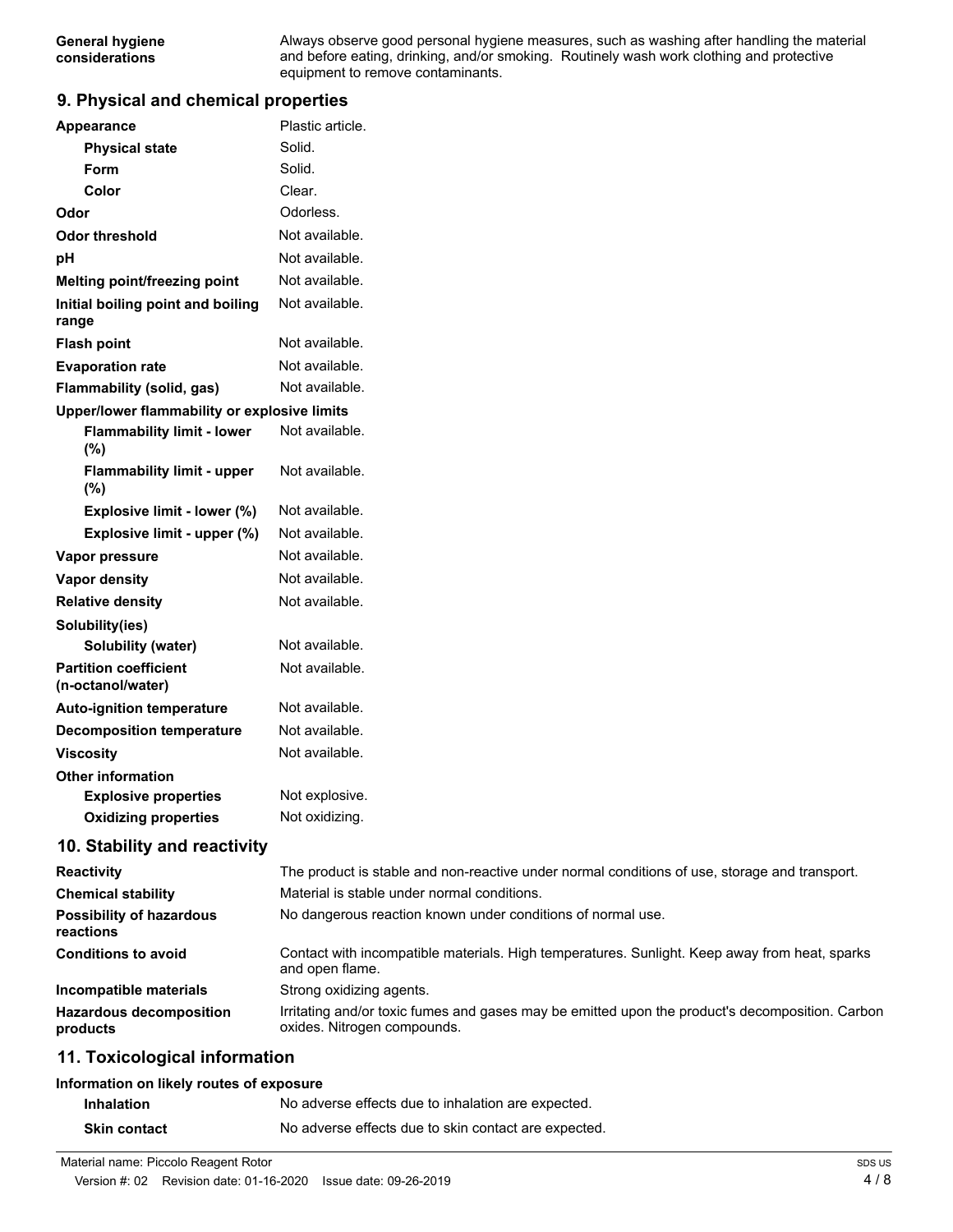| Eye contact                                                                        | Health injuries are not known or expected under normal use.                                                                                                                                   |                     |  |
|------------------------------------------------------------------------------------|-----------------------------------------------------------------------------------------------------------------------------------------------------------------------------------------------|---------------------|--|
| Ingestion                                                                          | Health injuries are not known or expected under normal use.                                                                                                                                   |                     |  |
| Symptoms related to the<br>physical, chemical and<br>toxicological characteristics | Not likely, due to the form of the product.                                                                                                                                                   |                     |  |
| Information on toxicological effects                                               |                                                                                                                                                                                               |                     |  |
| <b>Acute toxicity</b>                                                              | Expected to be a low hazard for usual industrial or commercial handling by trained<br>personnel.                                                                                              |                     |  |
| <b>Components</b>                                                                  | <b>Species</b>                                                                                                                                                                                | <b>Test Results</b> |  |
| Copper Sulfate, Pentahydrate (CAS 7758-99-8)                                       |                                                                                                                                                                                               |                     |  |
| <u>Acute</u>                                                                       |                                                                                                                                                                                               |                     |  |
| Dermal                                                                             |                                                                                                                                                                                               |                     |  |
| LD50                                                                               | Rat                                                                                                                                                                                           | > 2000 mg/kg        |  |
| Oral                                                                               |                                                                                                                                                                                               |                     |  |
| LD50                                                                               | Rat                                                                                                                                                                                           | 300 mg/kg           |  |
| SODIUM AZIDE (CAS 26628-22-8)                                                      |                                                                                                                                                                                               |                     |  |
| <u>Acute</u>                                                                       |                                                                                                                                                                                               |                     |  |
| Oral                                                                               |                                                                                                                                                                                               |                     |  |
| LD50                                                                               | Rat                                                                                                                                                                                           | 27 mg/kg            |  |
| <b>Skin corrosion/irritation</b>                                                   | Based on available data, the classification criteria are not met. Health injuries are not known or<br>expected under normal use.                                                              |                     |  |
| Serious eye damage/eye<br>irritation                                               | Based on available data, the classification criteria are not met. Health injuries are not known or<br>expected under normal use.                                                              |                     |  |
| Respiratory or skin sensitization                                                  |                                                                                                                                                                                               |                     |  |
| <b>Respiratory sensitization</b>                                                   | Based on available data, the classification criteria are not met.                                                                                                                             |                     |  |
| <b>Skin sensitization</b>                                                          | Based on available data, the classification criteria are not met.                                                                                                                             |                     |  |
| Germ cell mutagenicity                                                             | Based on available data, the classification criteria are not met.                                                                                                                             |                     |  |
| Carcinogenicity                                                                    | Based on available data, the classification criteria are not met. This product is not<br>considered to be a carcinogen by IARC, ACGIH, NTP, or OSHA.                                          |                     |  |
|                                                                                    | IARC Monographs. Overall Evaluation of Carcinogenicity                                                                                                                                        |                     |  |
| Not listed.<br>OSHA Specifically Regulated Substances (29 CFR 1910.1001-1052)      |                                                                                                                                                                                               |                     |  |
| Not regulated.                                                                     |                                                                                                                                                                                               |                     |  |
|                                                                                    | US. National Toxicology Program (NTP) Report on Carcinogens                                                                                                                                   |                     |  |
| Not listed.                                                                        |                                                                                                                                                                                               |                     |  |
| <b>Reproductive toxicity</b>                                                       | Based on available data, the classification criteria are not met.                                                                                                                             |                     |  |
| Specific target organ toxicity -<br>single exposure                                | Based on available data, the classification criteria are not met.                                                                                                                             |                     |  |
| Specific target organ toxicity -<br>repeated exposure                              | Based on available data, the classification criteria are not met.                                                                                                                             |                     |  |
| <b>Aspiration hazard</b>                                                           | Based on available data, the classification criteria are not met. Not an aspiration<br>hazard.                                                                                                |                     |  |
| <b>Further information</b>                                                         | With sample collection: Handle as potentially infectious.                                                                                                                                     |                     |  |
| 12. Ecological information                                                         |                                                                                                                                                                                               |                     |  |
| <b>Ecotoxicity</b>                                                                 | Based on available data, the classification criteria are not met for hazardous to the aquatic<br>environment. Contains a substance which causes risk of hazardous effects to the environment. |                     |  |

|                                              |                                       | Avoid release to the environment. |                                |  |  |
|----------------------------------------------|---------------------------------------|-----------------------------------|--------------------------------|--|--|
| <b>Components</b>                            | <b>Species</b><br><b>Test Results</b> |                                   |                                |  |  |
| Copper Sulfate, Pentahydrate (CAS 7758-99-8) |                                       |                                   |                                |  |  |
| <b>Aquatic</b>                               |                                       |                                   |                                |  |  |
| Crustacea                                    | EC50                                  | Daphnia magna (Water Flea)        | 0.147 - 0.227 mg/L, 48 Hours   |  |  |
|                                              |                                       | Water flea (Daphnia magna)        | 0.0058 - 0.0073 mg/l, 48 hours |  |  |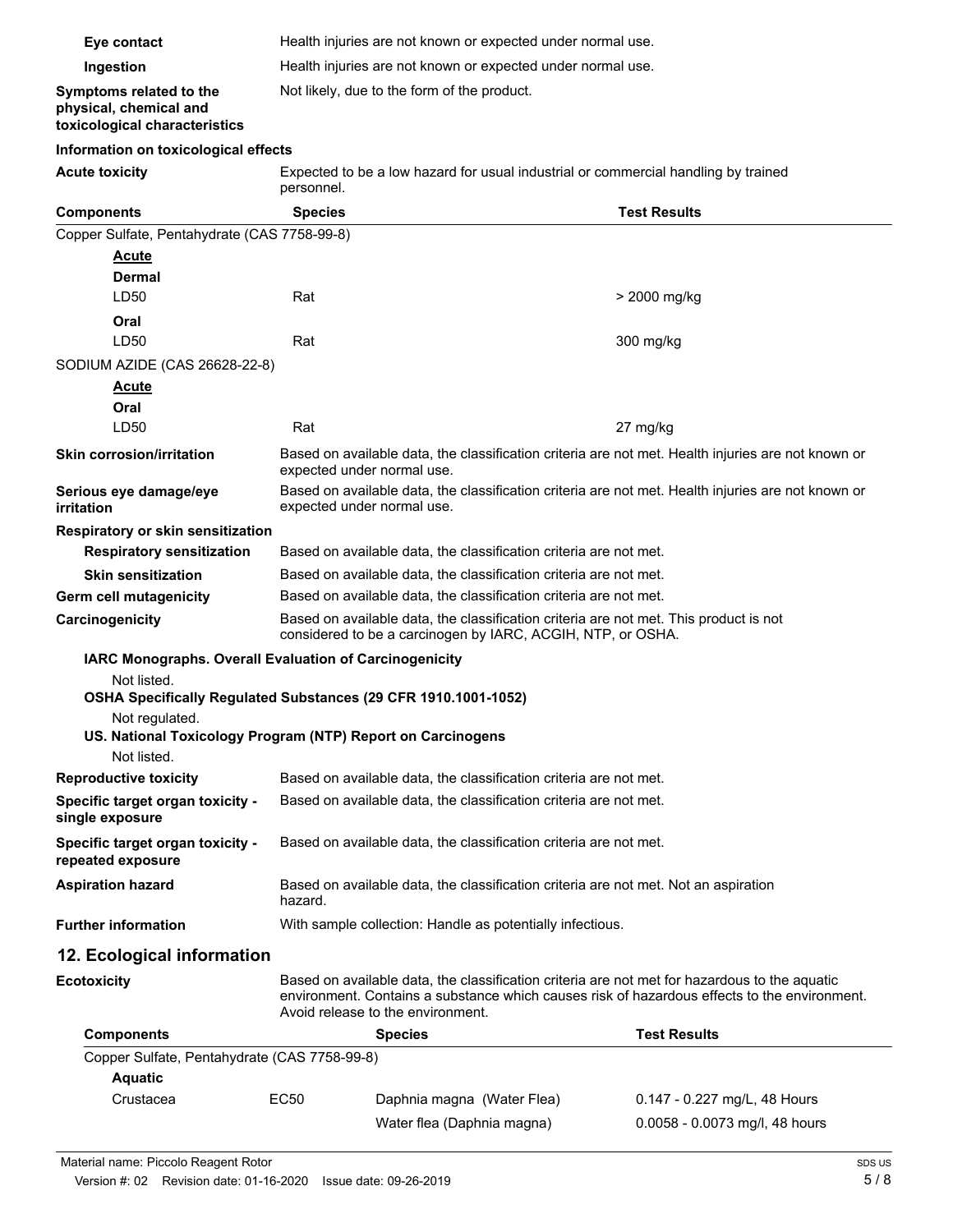| <b>Components</b>                    |                                                                                                                                                                                                                                     | <b>Species</b>                          | <b>Test Results</b>        |
|--------------------------------------|-------------------------------------------------------------------------------------------------------------------------------------------------------------------------------------------------------------------------------------|-----------------------------------------|----------------------------|
| Fish                                 | <b>LC50</b>                                                                                                                                                                                                                         | Bluegill (Lepomis macrochirus)          | 0.66 - 1.15 mg/l, 96 hours |
|                                      |                                                                                                                                                                                                                                     | Lepomis macrochirus (Bluegill Sunfish)  | 0.66 - 1.8 mg/L, 96 Hours  |
| SODIUM AZIDE (CAS 26628-22-8)        |                                                                                                                                                                                                                                     |                                         |                            |
| <b>Aquatic</b>                       |                                                                                                                                                                                                                                     |                                         |                            |
| Crustacea                            | EC50                                                                                                                                                                                                                                | Water flea (Daphnia pulex)              | 2.8 - 6.2 mg/l, 48 hours   |
| <b>Fish</b>                          | LC50                                                                                                                                                                                                                                | Bluegill (Lepomis macrochirus)          | 0.68 mg/l, 96 hours        |
|                                      |                                                                                                                                                                                                                                     | Oncorhynchus mykiss (Rainbow Trout)     | $0.8$ mg/L, 96 hours       |
|                                      |                                                                                                                                                                                                                                     | Pimephales promelas (Fathead<br>Minnow) | 5.46 mg/L, 96 hours        |
| <b>Persistence and degradability</b> | Not readily biodegradable.                                                                                                                                                                                                          |                                         |                            |
| <b>Bioaccumulative potential</b>     | No data available for this product.                                                                                                                                                                                                 |                                         |                            |
| Mobility in soil                     | No data available for this product.                                                                                                                                                                                                 |                                         |                            |
| Other adverse effects                | Components of this product have been identified as having potential environmental concerns. An<br>environmental hazard cannot be excluded in the event of unprofessional handling or disposal.<br>Avoid release to the environment. |                                         |                            |
| 13. Disposal considerations          |                                                                                                                                                                                                                                     |                                         |                            |
|                                      |                                                                                                                                                                                                                                     |                                         |                            |

| <b>Disposal instructions</b> | Handle as potentially infectious. Avoid release to the environment. Do not discharge into drains,<br>water courses or onto the ground. Considering the relevant known environmental and human<br>health hazards of the material, review and implement appropriate technical and procedural waste<br>water and waste disposal measures to prevent occupational exposure and environmental release.<br>It is recommended that waste minimization be practiced. The best available technology should be<br>utilized to prevent environmental releases. This may include destructive techniques for waste and<br>wastewater. Dispose of contents/container in accordance with local/regional/national/international<br>regulations. |
|------------------------------|---------------------------------------------------------------------------------------------------------------------------------------------------------------------------------------------------------------------------------------------------------------------------------------------------------------------------------------------------------------------------------------------------------------------------------------------------------------------------------------------------------------------------------------------------------------------------------------------------------------------------------------------------------------------------------------------------------------------------------|
| Local disposal regulations   | Dispose in accordance with all applicable regulations.                                                                                                                                                                                                                                                                                                                                                                                                                                                                                                                                                                                                                                                                          |
| Hazardous waste code         | The waste code should be assigned in discussion between the user, the producer and the waste<br>disposal company.                                                                                                                                                                                                                                                                                                                                                                                                                                                                                                                                                                                                               |

California Waste Codes: Used rotors are considered bio-hazardous or medical waste.

#### **US RCRA Hazardous Waste P List: Reference**

| SODIUM AZIDE (CAS 26628-22-8)            |                         | P <sub>105</sub>                                                                                                                                                                            |
|------------------------------------------|-------------------------|---------------------------------------------------------------------------------------------------------------------------------------------------------------------------------------------|
| Waste from residues / unused<br>products | Disposal instructions). | Dispose of in accordance with local regulations. Empty containers or liners may retain some<br>product residues. This material and its container must be disposed of in a safe manner (see: |
| Contaminated packaging                   | emptied.                | Since emptied containers may retain product residue, follow label warnings even after container is                                                                                          |

# **14. Transport information**

#### **DOT**

Not regulated as dangerous goods.

#### **IATA**

Not regulated as dangerous goods.

## **IMDG**

Not regulated as dangerous goods.

**Transport in bulk according to** Not applicable. **Annex II of MARPOL 73/78 and the IBC Code**

## **15. Regulatory information**

This product is not known to be a "Hazardous Chemical" as defined by the OSHA Hazard Communication Standard, 29 CFR 1910.1200. **US federal regulations**

# **TSCA Section 12(b) Export Notification (40 CFR 707, Subpt. D)**

Not regulated.

**CERCLA Hazardous Substance List (40 CFR 302.4)**

SODIUM AZIDE (CAS 26628-22-8) Listed.